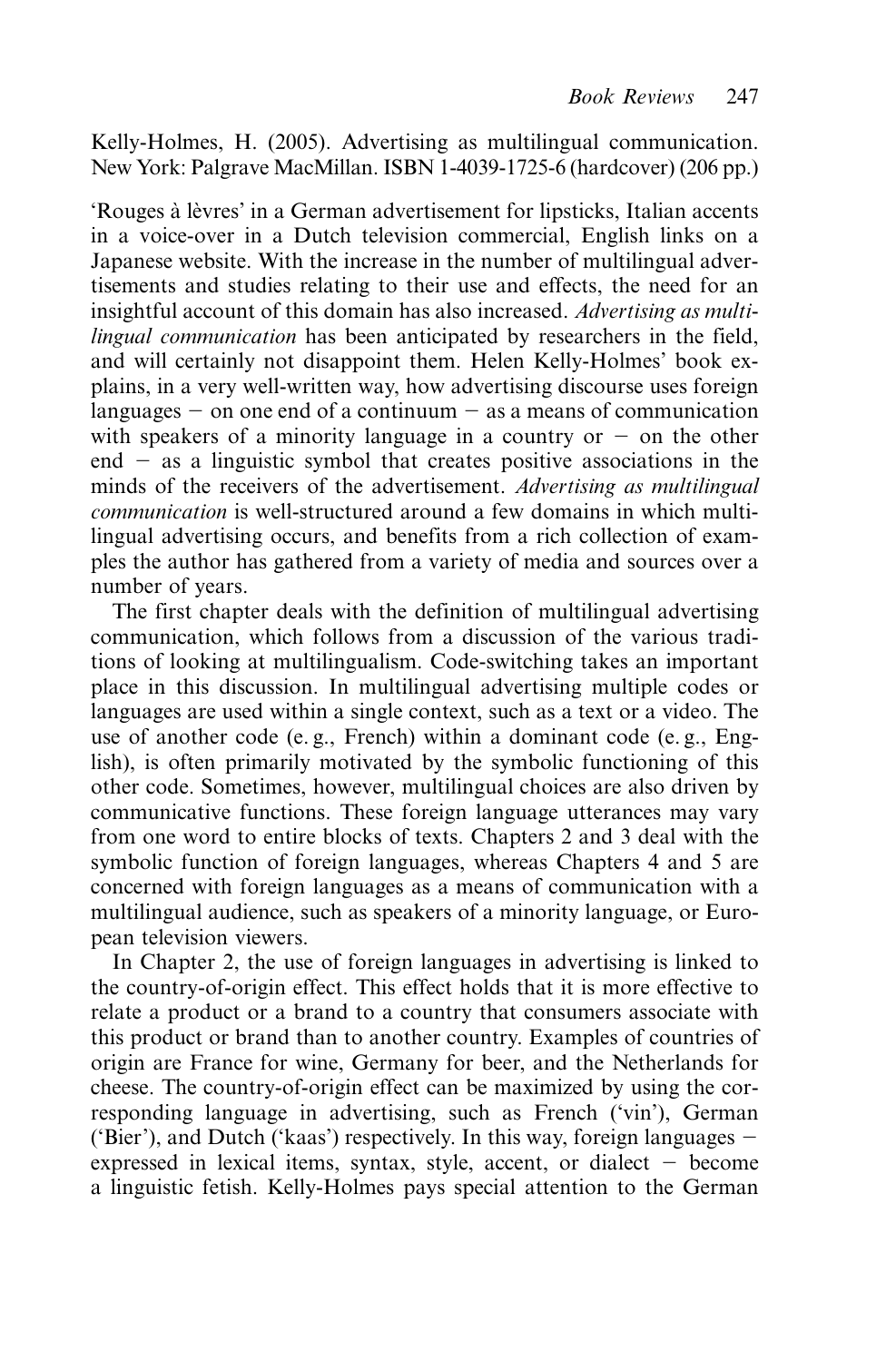linguistic fetish (e. g., engineering quality, superiority, punctuality), and the French linguistic fetish (e. g., food, cosmetics, femininity, beauty, fashion). The words, fragments, and texts in such foreign languages are symbolic constructions that are not primarily employed to communicate facts.

Chapter 3 is concerned with the special case of English as a foreign language in multilingual advertising. Very often, the English language is not used to allude to stereotypical characteristics of countries to which the language is related (e. g., the UK, the US). Instead, the English language is used as a lingua franca. It surely evokes certain associations, such as modernity, neutrality, and internationalism, but these are not particularly related to a country where English is the native language. A domain in which the English language is increasingly employed is the Internet. After an overview of some interesting examples of the use of English on the worldwide web, Kelly-Holmes discusses the interplay of English and other languages in Central and Eastern Europe.

The multilingual communication discussed in Chapter 4 takes place in the context of minority languages. The use of Spanish in the United States, for instance, is not primarily motivated by linguistic fetish, but rather by the need to adapt advertisements to the Spanish-speaking audience. A detailed account of the complexities of the use of a minority language in advertising is provided by the discussion of the Irish language, and Irish English in Ireland. The communicative function of foreign language use is taken one step further in Chapter 5, where the author discusses multilingual advertising in a pan-national media context with broadcasters such as MTV, Nickleodeon, and in particular Eurosport.

In the final chapter, Kelly-Holmes argues that multilingualism is both an opportunity and a problem for advertisers. Multilingual advertisements may attract more consumers, and may persuade them more to buy products and use services. However, there are also a number of difficult choices to be made as to when to use foreign languages, such as how, to what extent, and for which kinds of audiences. The author ends this book with a glimpse into the future, predicting that multilingual advertising is likely to become more and more common.

One of the key strengths of the book is that it succeeds in clarifying the basis of analyses of foreign language use in various media, namely that foreign language choices of advertisers are never arbitrary. *Advertising as multilingual communication* forms a strong basis for an understanding of the concept of linguistic fetish. This understanding is important to scholars in the specific fields of consumer research, advertising, and business communication studies, as well as in the general fields of business, and psychology. It is a pity that this book does not provide